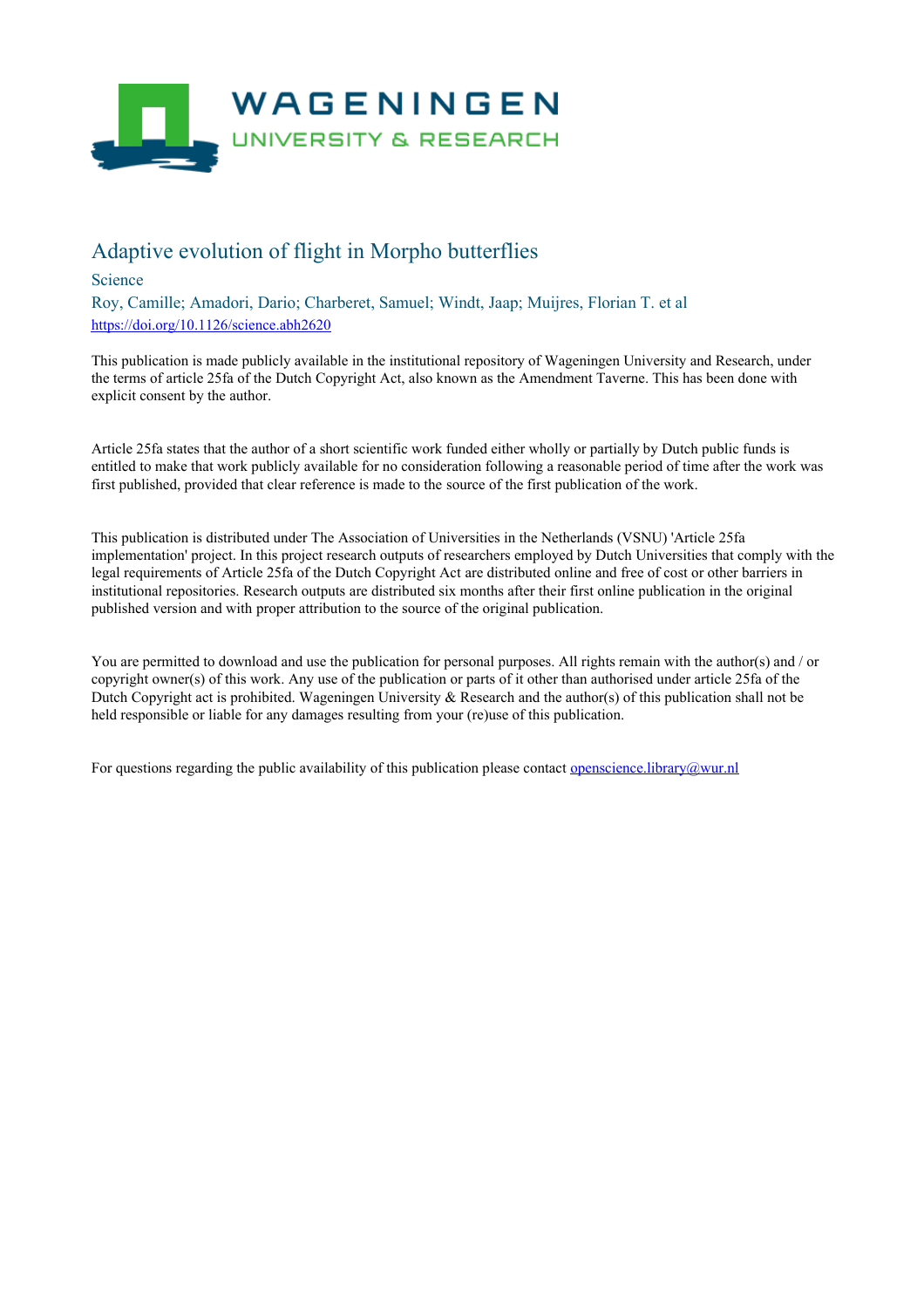# ADAPTIVE FLIGHT Adaptive evolution of flight in Morpho butterflies

Camille Le Roy<sup>1,2,3</sup>\*, Dario Amadori<sup>4</sup>, Samuel Charberet<sup>1</sup>, Jaap Windt<sup>4</sup>, Florian T. Muijres<sup>3</sup>, Violaine Llaurens $^1\! \mathsf{;}$  Vincent Debat $^1\! \mathsf{;}$ 

The diversity of flying animals suggests that countless combinations of flight morphologies and behaviors have evolved with specific lifestyles, thereby exploiting diverse aerodynamic mechanisms. How morphology, flight behavior, and aerodynamic properties together diversify with contrasting ecology remains to be elucidated. We studied the adaptive codivergence in wing shape, flight behavior, and aerodynamic efficiency among Morpho butterflies living in different forest strata by combining highspeed videography in the field with morphometric analyses and aerodynamic modeling. By comparing canopy and understory species, we show that adaptation to an open canopy environment resulted in increased glide efficiency. Moreover, this enhanced glide efficiency was achieved by different canopy species through distinct combinations of flight behavior, wing shape, and aerodynamic mechanisms, highlighting the multiple pathways of adaptive evolution.

**I**<br>I<br>Iee nsects display a diversity of flight patterns reflecting their different ecologies, ranging from the sustained, energy-efficient flight of long-range migrating species (1) to the highly maneuverable hovering of nectarfeeding species (2). This diversity of flight modes stems from morphological and behavioral adaptations that improve flight performance metrics such as speed, maneuverability, or energetic efficiency. Investigating insect flight aerodynamics is therefore crucial to

understanding how natural selection shapes flight. Although insect flight has been studied in detail in several species, including Drosophila, mosquitoes, and hawkmoths (3), only the comparison of closely related species adapted to different habitats can unravel the impact of ecological constraints on the diversification of aerodynamic properties.

In this study, we addressed the ecological, behavioral, and morphological bases of the diversification of flap-gliding flight in closely

related butterfly species. Butterflies are the only insects that regularly use flap-gliding flight, which combines periods of flapping interspersed with gliding. In contrast, many intermediate-sized birds use flap-gliding flight; this reduces energetic expenditure when the aerodynamic efficiency of gliding phases is high enough (4). We assessed the diversity of flapgliding flight in the neotropical butterfly genus Morpho. Sympatric Morpho species display substantially different ecologies, with some species flying in the dense vegetation of the forest understory and others flying in the open canopy (5). The divergence between canopy and understory species occurred around 22 million years ago (6). This resulted in contrasting selective pressures acting on the evolution of flight behavior and morphology among species, whereby open canopy habitats may favor a more extensive gliding behavior (5).

<sup>1</sup>Institut de Systématique, Evolution, Biodiversité (ISYEB), Muséum National d'Histoire Naturelle, CNRS, Sorbonne Université, EPHE, Université des Antilles, CP50, 75005 Paris, France. <sup>2</sup>Université Paris Descartes, Sorbonne Paris Cité, 75006 Paris, France. <sup>3</sup>Experimental Zoology Group, Wageningen University, 6709 PG Wageningen, Netherlands. 4 Maritime Research Institute Netherlands, 6708 PM Wageningen, Netherlands.

\*Corresponding author. Email: camille.leroy@wur.nl †These authors contributed equally to this work.



Fig. 1. Canopy butterflies use flap-gliding flight to a larger extent than understory butterflies. The 12 studied Morpho species are shown with their phylogenetic relationships. Differences in flap-gliding parameters between microhabitats were more notable in nature, as captivity reduced gliding in canopy species. Bars indicate the mean  $\pm$  standard error, and stars indicate significant difference between nature and captivity.  $*P < 0.05$ ;  $**P < 0.01$ ;  $**P < 0.001$ . Note that M. helenor and M. achilles cannot be distinguished during flight, and so corresponding data in nature were pooled for these two species.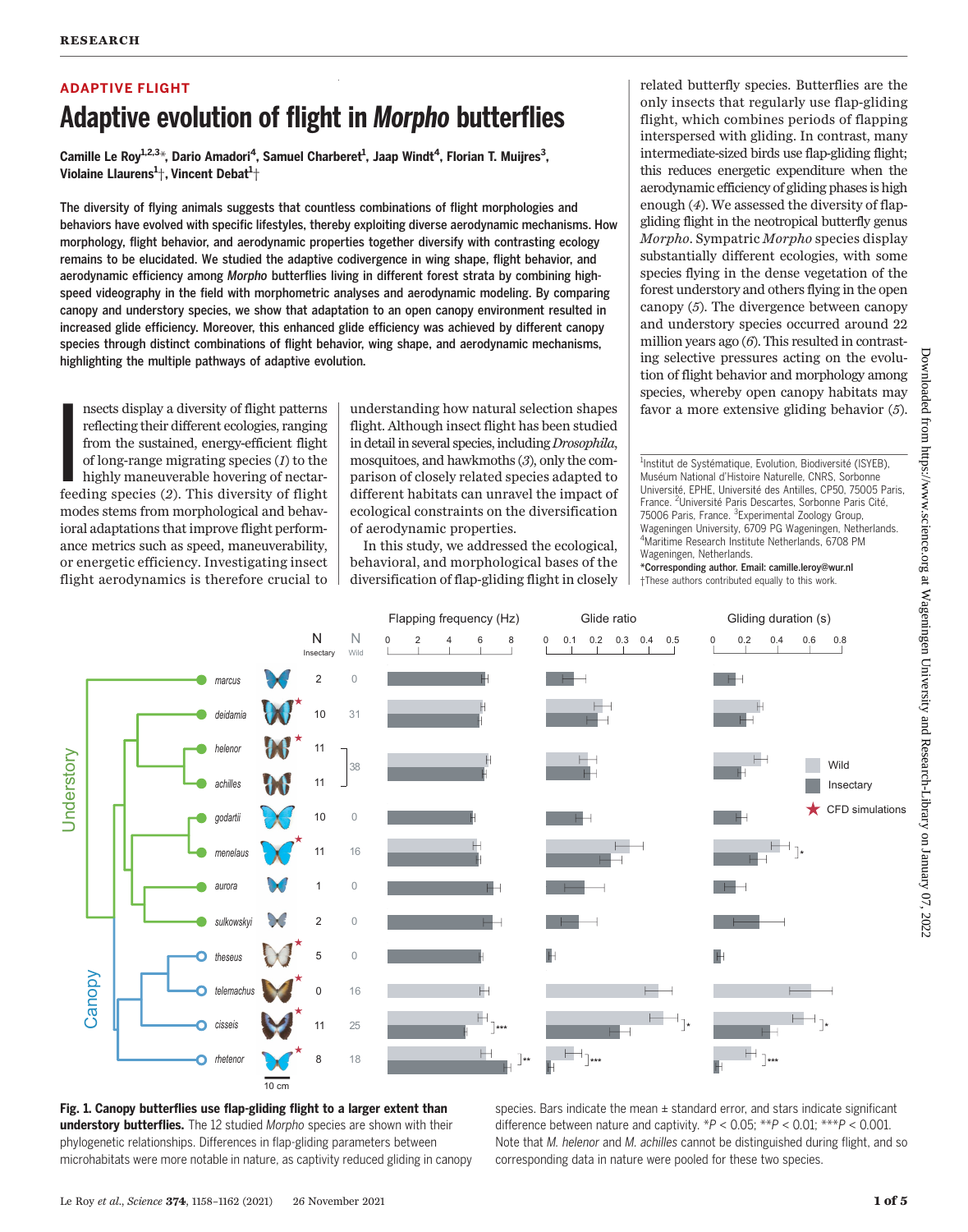We examined the divergence of flight behavior among habitats and sought to determine whether the evolution of gliding flight in canopy species was enabled by increased aerodynamic efficiency through changes in wing shape  $(7)$ .

We performed a series of field and semifield experiments in Amazonian Peru. Here, up to 12 Morpho species co-occur, allowing us to investigate how habitat affects the evolution of flight in closely related species in sympatry. We used high-speed videography to track and characterize flight behavior of wild individuals in the field and in a large insectary (movies S1 to S6). We then quantified the wing shape of these filmed butterflies using geometric morphometrics and assessed shape covariation with flight. Finally, we used computational fluid dynamics (CFD) modeling to assess the aerodynamic efficiency associated with the contrasting wing shapes of species specialized in different habitats.

Using high-speed videography, we recorded 136 sequences of 80 wild Morpho butterflies freely patrolling in nature, including four understory species and three canopy species (Fig. 1 and movies S3 to S6). From the temporal

positions of each wing stroke, we measured the flapping frequency, the gliding-phase duration, and the temporal flap-gliding ratio of each flight (Fig. 1). While little variation was found in flapping frequency, two of the canopy species (M. cisseis and M. telemachus) showed sharply longer gliding phases than all understory species, spending about half of their time gliding. The third canopy species, M. rhetenor, differed from the other canopy species, showing limited use of gliding, even less than all understory species (Fig. 1). These findings corroborate field observations (5) and highlight that different flight behaviors exist within the canopy clade.

To finely characterize flight behaviors of canopy and understory species, we built a large outdoor insectary equipped with a high-speed stereoscopic videography system. In this large cage, we tracked the three-dimensional movements of 241 flights of 82 wild-caught Morpho butterflies from eight understory species and three canopy species (Fig. 2A, fig. S1, and movies S1 and S2). We then characterized all flights using 11 flight kinematics parameters, of which six characterized the complete flapgliding flight, three the flapping phase, and

two the gliding phase (supplementary materials and methods and table S1).

We first compared insectary flights with those recorded in the wild to assess the impact of captivity on flight behavior (Fig. 1 and table S2). Captivity reduced the extent of flap-gliding flight in canopy species. Here, M. theseus displayed particularly short gliding phases in the enclosed environment, whereas it is known to glide extensively in natural canopy conditions (5). Understory butterflies were minimally affected, suggesting that they may be accustomed to flying in confined spaces. Overall, the interspecific variation in flight behavior in the insectary was broadly consistent with that observed in the wild (Fig. 1).

A principal components analysis performed on the 11 kinematics parameters showed that flight behaviors significantly differed between canopy and understory species (Fig. 2C). A phylogenetic multivariate analysis of variance confirmed that this difference is higher than expected from a Brownian model of character evolution (table S3). This strong divergence in flight mode between canopy and understory species therefore cannot be explained by their phylogenetic divergence alone,



Fig. 2. Flight kinematics revealed differences in behavior and performance between canopy and understory species. (A) A single flight trajectory of an individual *M. cisseis* (duration  $= 1.7$  s). Droplets indicate the uppermost and lowermost wing positions during upstroke and downstroke, respectively. (B) Principal

components analysis showing the divergence of flight between canopy and understory butterflies. var. expl., variation explained. ( $\mathsf C$  and  $\mathsf D$ ) Gliding and climbing efficiency was higher in canopy species and was found to diverge more strongly than expected from phylogenetic distance.  $**P < 0.01$ ;  $***P < 0.001$ .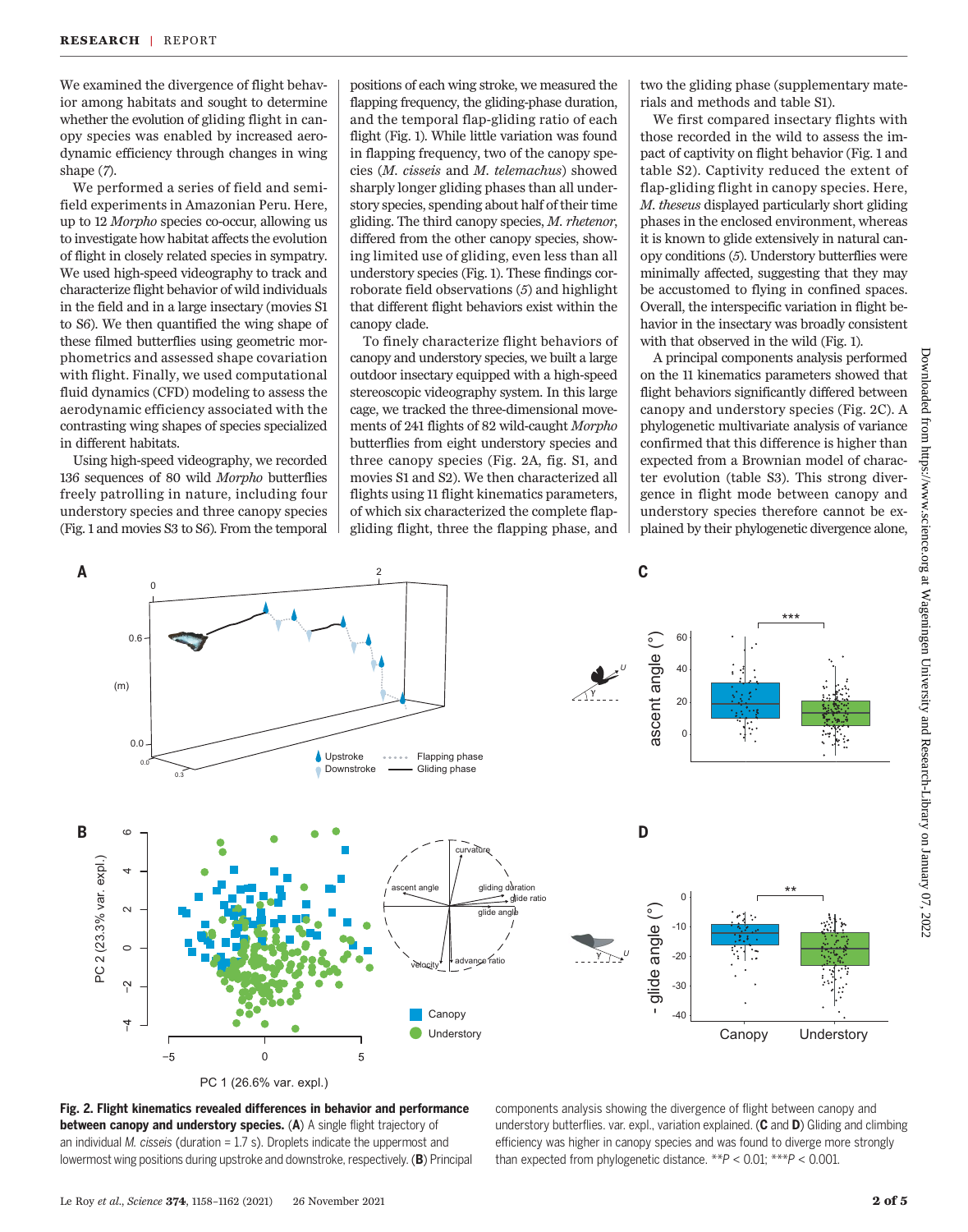thus pointing at an effect of the contrasting selection regimes acting on flight evolution in the two microhabitats.

Principal component 1 (PC1) was driven by the relative use of gliding flight (variation in glide duration, glide angle, and glide ratio), which was comparable between canopy and understory species when flying in captivity (Fig. 2B). PC2 reflected the aerodynamic force production during flapping flight, for which canopy and understory species were clearly opposed: fast flight and high advance ratio for understory species on the negative values and slow flight and curvy trajectories for canopy species on the positive values. Understory butter-

### Fig. 3. Wing shape and wing loading jointly covary with

flight behavior. (A) Phylogenetic partial least squares (PLS) analysis shows the covariation between wing shape and flight behavior (coefficient of covariation r-PLS = 0.89; P = 0.02; 74% of covariation explained). This covariation opposes triangular to rounded wings, respectively associated with slow, curvy flight and straighter, more powerful flight. Wing loading (depicted by circle size) also covaries with flight, suggesting that the evolution of flight is linked to both wing shape and body morphology. The contributions of flight parameters to the PLS 1 flight block are indicated on the right. (B) Phylogenetic morphospace depicting variation in wing shape among species. Diamond size indicates wing aspect ratio.

flies thus exhibit a more powerful wingbeat, producing higher aerodynamic forces and leading to higher advance ratios and straighter high-speed flights.

Glide angle and ascent angle diverged more between canopy and understory species than predicted phylogenetically (Fig. 2, C and D, and table S3), suggesting a strong effect of natural selection on these two flight components. During their few flapping phases, canopy butterflies also climbed more steeply, their mean ascent angle being 70% larger than that of understory species (Fig. 2C;  $\gamma_{\rm ascending, canopy}$  =  $22^{\circ} \pm 3^{\circ}$ , mean  $\pm$  standard deviation,  $n = 70$ flapping phases;  $\gamma_{\text{ascend,understory}} = 13^{\circ} \pm 1^{\circ}, n =$ 

171 flapping phases). Thus, although butterflies from understory species tended to fly at higher advance ratios and flight speeds (Fig. 2B, PC2), the ascent angle was higher in canopy species (Fig. 2B, PC1, and Fig. 2C). This could stem from an increased behavioral tendency to fly up and/or from a higher climbing efficiency generated by their morphology.

During the gliding phases, canopy butterflies had a 36% smaller glide angle than the understory butterflies (Fig. 2D;  $\gamma_{\text{glide,canopy}} =$  $7^\circ \pm 2^\circ$ ,  $n = 61$  gliding phases;  $\gamma_{\text{gilde,under story}} =$  $11^{\circ} \pm 1^{\circ}$ , n = 135 gliding phases). Such shallow glides allow canopy butterflies to travel longer distances for a given height loss, consistent

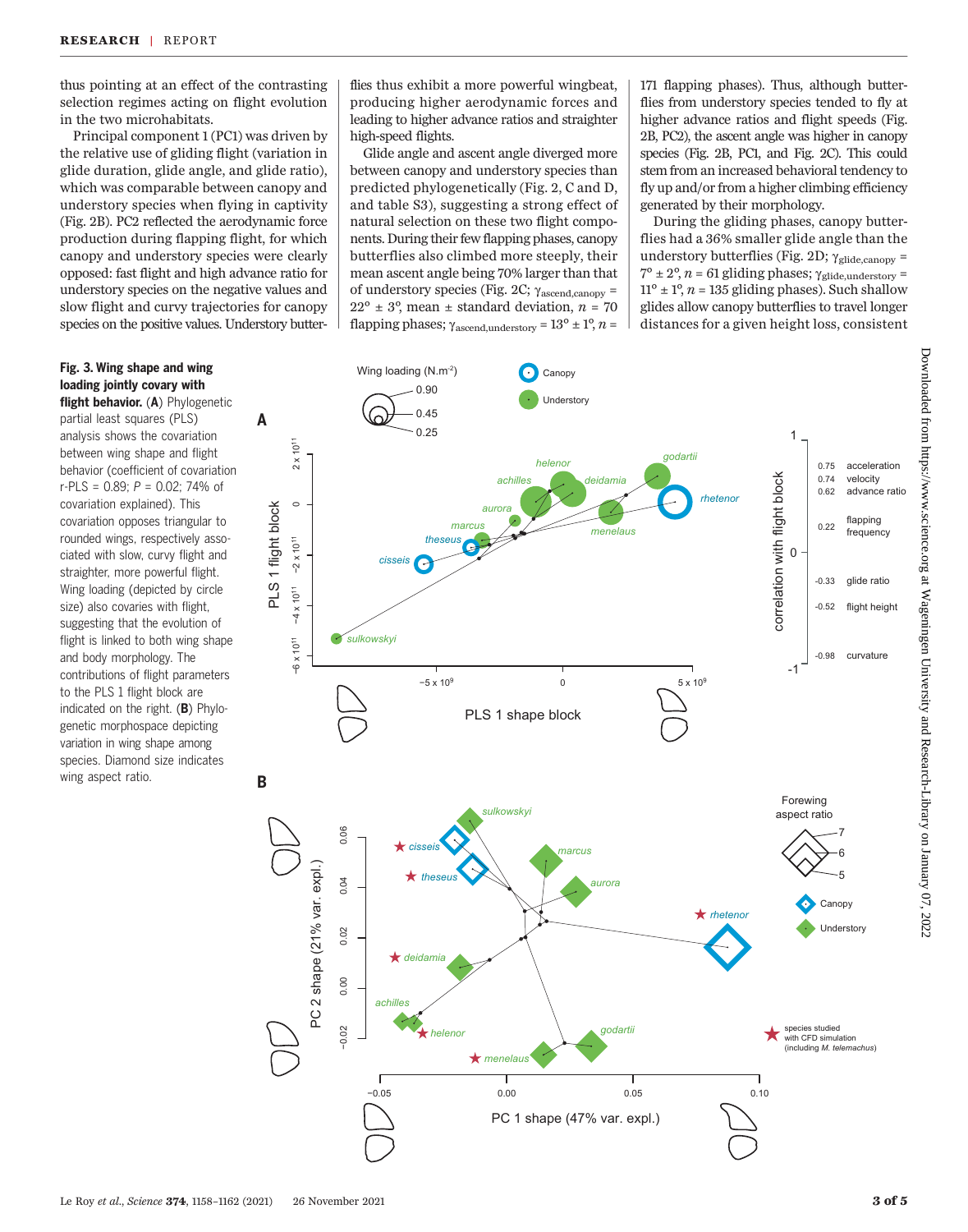with the longer gliding phases measured in the wild. Glide angle is directly related to the aerodynamic efficiency parameter lift-to-drag ratio (8), and shallower angles detected in canopy species might be promoted by their divergent wing shapes. This combination of field and semi-field experiments shows that the evolutionary shift from understory to canopy resulted in an increased use and efficiency of gliding flight (Fig. 2D), combined with a reduction in aerodynamic force production during forward flapping flight (Fig. 2B, PC2).

We then investigated the contribution of morphological divergence in the adaptive evolution of flight between canopy and understory species. We precisely quantified wing shape of the filmed butterflies using geometric morphometrics and detected a strong covariation between wing shape and flight behavior using a phylogenetic partial least squares analysis (Fig. 3A). Butterflies with more-rounded wings

and higher wing loading flew at greater flight speed and advance ratio and accelerated more rapidly. These results suggest that the evolution of smaller (high wing loading), more-rounded wings indeed increased force production during flapping flight. Our analyses demonstrate that flight power therefore tightly coevolves with wing shape.

In contrast to flapping-flight parameters, gliding parameters were weakly correlated with wing shape and aspect ratio (AR) (Fig. 3B and table S4). Canopy species are efficient gliders yet exhibit notably diverse wing loadings, aspect ratios, and wing shapes (Fig. 3): Two of the studied canopy species are slow fliers with low-AR, low–wing loading triangular wings (M. cisseis and M. theseus), whereas the fast-flying M. rhetenor has high-AR elongated wings with high wing loading. This begs the question of how this divergence in wing shape among species altered gliding efficiency.

Using CFD, we then determined how glide performance differs between canopy and understory species ( $n_{\text{canopy}} = 4$ ;  $n_{\text{under story}} = 3$ ; Figs. 1 and 4). For each species, we produced in silico wings based on our gliding-flight experiments (Fig. 4, E to J, and fig. S2). We then performed gliding-flight CFD simulations to determine the lift-to-drag ratio  $(L/D)$  to angleof-attack  $(\alpha)$  curves (Fig. 4A). Maximum liftto-drag ratio ( $L/D_{\text{max}}$ ) was achieved at  $\alpha$  = 6° to 7° and was 9% greater in canopy species  $(L/D_{\text{max,canopy}} = 5.62 \pm 0.19; L/D_{\text{max,undersitory}} =$ 5.18 ± 0.07; phylogenetic generalized least squares:  $F_{1,5} = 13.48$ ,  $P = 0.01$ ; Fig. 4, A and B), indicating that their wing shapes confer higher glide efficiency.

Wing shape primarily affects induced drag of a wing, which inversely scales with the product of wing AR and span efficiency  $e(9)$ . Therefore, we tested how  $L/D_{\text{max}}$  scaled with these parameters and how this varied between



Fig. 4. The different wing shapes of canopy species similarly increase glide efficiency. Canopy butterflies have increased (A) maximum lift-to-drag ratio  $(L/D<sub>max</sub>)$  and (B) aerodynamic efficiency (AR⋅e), as shown by phylogenetic generalized least squares analyses [top and right of (B), respectively].  $*P < 0.05$ . Canopy species M. rhetenor and M. cisseis achieve increased aerodynamic efficiency via increased wing aspect ratio AR (C) and span

efficiency e (D), respectively. (E to J) Morpho wings at  $L/D_{\text{max}}$ , with relative air pressure and streamlines (left wing) and vorticity fields color coded with turbulence state (right wing). Understory butterflies produce highly turbulent wingroot vortices [(E) to (G)], canopy butterflies do not [(H) to (J)]. Species-specific error bars show numerical uncertainties, and for canopy and understory groups, these are standard errors.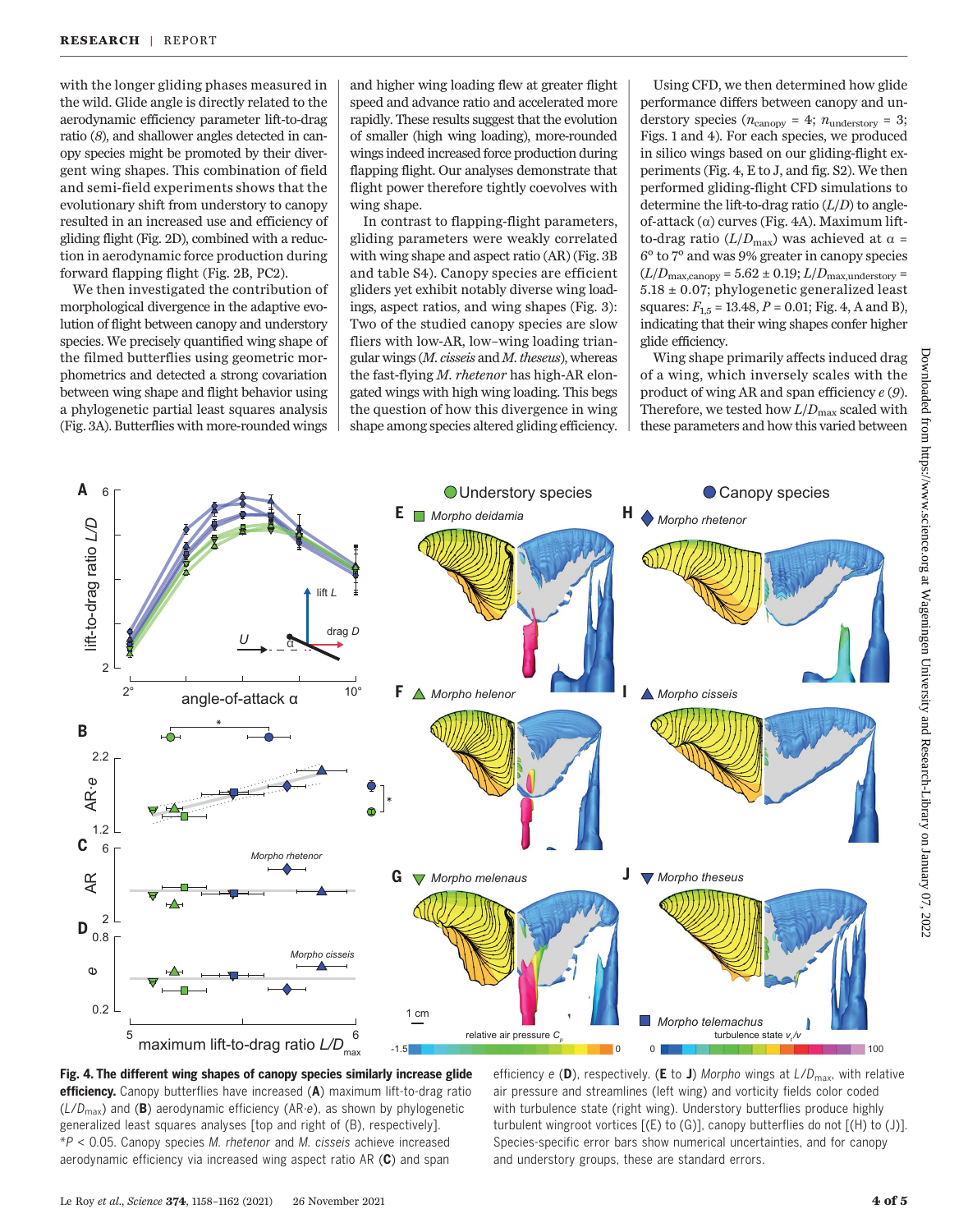species (Fig. 4, B to D). The product  $AR \cdot e$  was 24% higher for canopy species (AR  $\cdot e_{\text{canopy}} =$  $1.83\pm0.15;$  AR  $\cdot$   $e_{\textrm{understory}}$  =  $1.48\pm0.05;$  phylogenetic generalized least squares:  $F_{1.5} = 15.38$ ,  $P = 0.01$ ; Fig. 4B), which was achieved by canopy species in different ways (Fig. 4, C and D): M. rhetenor has exceptionally high AR wings (Fig. 4C), whereas the other species have primarily an enhanced span efficiency (Fig. 4D). Airflow visualizations at  $L/D_{\text{max}}$  (Fig. 4, E to J) show that all gliding butterflies produce a stable leading-edge vortex and streamwise wingtip vortices. Unlike canopy species, all understory species also produce a highly turbulent wingroot vortex, which explains their reduced aerodynamic efficiency (9). These results provide functional evidence that wing shape divergence among Morpho species directly affects glide efficiency and that different canopy species with contrasting wing shapes achieve this using distinct aerodynamic properties.

Our combination of aerodynamic and ecological approaches revealed how natural selection imposed by different microhabitats can drive the evolution of flap-gliding flight by jointly altering wing shape and flight behavior. Butterflies from species evolving in the cluttered understory habitat display powerful flapping phases, resulting in high flight speeds and advance ratios. In contrast, evolution in the open canopy resulted in a more efficient gliding flight, illustrated by the reduced descent angles during gliding phases observed in the canopy species.

Divergence in wing shape across forest strata has been documented in Amazonian butterflies (5, 7, 10). Because any trait that reduces the energetic cost of flight is likely under positive

selection  $(8)$ , evolution in open habitats such as the canopy may favor traits enhancing glide efficiency. Most animals flying in open environments indeed display this energy-saving gliding behavior  $(1, 11)$ . Intriguingly, our study also reveals an unexpected flapping-flight behavior in one canopy species (M. rhetenor; Fig. 1 and movie S4). This discrepancy between aerodynamic performance and behavior suggests that conflicting selective pressures affect flap-gliding behavior. Contrasting trade-offs might influence flight evolution in the different sympatric canopy species, as they likely occupy different ecological niches within the canopy habitat. The vigorous flight of M. rhetenor might have coevolved with its blue iridescence, as the blue flashes induced during wing flapping may cause confusion in predators (12). Despite these differences in flight behavior, all canopy species show increased glide efficiency compared with understory species (Fig. 4), suggesting that the selection of aerodynamically efficient wing shapes prevails. Overall, our study illustrates how adaptive evolution is fueled by the flexible adjustment of morphology, behavior, and aerodynamic performance.

#### REFERENCES AND NOTES

- 1. D. Gibo, in Insect Flight: Dispersal and Migration,
- W. Danthanarayana, Ed. (Springer, 1986), pp. 172–184. 2. S. Sponberg, J. P. Dyhr, R. W. Hall, T. L. Daniel, Science 348, 1245–1248 (2015).
- 3. S. P. Sane, J. Exp. Biol. 206, 4191–4208 (2003).
- 4. F. T. Muijres, P. Henningsson, M. Stuiver, A. Hedenström, J. Theor. Biol. 306, 120–128 (2012).
- 5. P. J. Devries, C. M. Penz, R. I. Hill, J. Anim. Ecol. 79, 1077–1085 (2010).
- 6. N. Chazot, P. Blandin, V. Debat, M. Elias, F. L. Condamine, J. Evol. Biol. 34, 1592–1607 (2021).
- 7. N. Chazot et al., Evolution 70, 181–194 (2016).
- 8. U. M. Lindhe Norberg, J. Morphol. 252, 52–81 (2002).
- 9. F. T. Muijres, G. R. Spedding, Y. Winter, A. Hedenström, Exp. Fluids 51, 511–525 (2011).
- 10. A. Cespedes, C. M. Penz, P. J. DeVries, J. Anim. Ecol. 84, 808–816 (2015).
- 11. J. M. Rayner, in Current Ornithology, R. F. Johnston, Ed. (Springer, 1988), pp. 1–66.
- 12. G. Murali, Anim. Behav. 142, 207–220 (2018).
- 13. C. Le Roy et al., Adaptive evolution of flight in Morpho butterflies, Dryad (2021); [https://doi.org/10.5061/dryad.cz8w9gj44.](https://doi.org/10.5061/dryad.cz8w9gj44)

#### ACKNOWLEDGMENTS

We thank the Peruvian authorities, and in particular SERFOR for providing the necessary research permits (permit 002-2015- SERFOR-DGGSPFFS). We thank R. Mori Pezo and J. Pintado for help with butterfly sampling. We thank T. Hedrick and G. Vaz for their advice on the videography and CFD analyses, respectively. D.A. is currently employed by Cadence Design Systems, 1170 Bruxelles, Belgium, and S.C. is currently employed by Sorbonne Université, CNRS, UPEC, IRD, INRA, Institut d'écologie et des sciences de l'environnement, IEES, F-75005 Paris, France. Funding: This work was supported by grants from the Agence National de la Recherche under the LabEx ANR-10-LABX-0003-BCDiv, in the program "Investissements d'avenir" ANR-11-IDEX-0004-02 (to C.L.R.), the Emergence program of the Paris city council (to V.L.), and Université de Paris and the Ecole Doctorale FIRE - Program Bettencourt (to C.L.R.). Author contributions: C.L.R., V.L., and V.D. designed the research plan and performed the field experiments. S.C. analyzed experimental field data. D.A., F.T.M., and J.W. designed and performed the CFD study. C.L.R., V.L., V.D., and F.T.M. wrote the paper. All authors edited the manuscript. Competing interests: The authors declare no competing interests. Data and materials availability: Data are available in an open access Dryad digital repository (13). The used CFD solver ReFRESCO is available after purchase or free of charge for collaborators at [www.refresco.org.](http://www.refresco.org)

#### SUPPLEMENTARY MATERIALS

[science.org/doi/10.1126/science.abh2620](https://sscience.org/doi/10.1126/science.abh2620) Materials and Methods Figs. S1 to S13 Tables S1 to S6 References (14–27) MDAR Reproducibility Checklist Movies S1 to S6 Data S1 and S2

[View/request a protocol for this paper from](https://en.bio-protocol.org/cjrap.aspx?eid=10.1126/science.abh2620) Bio-protocol.

3 March 2021; accepted 8 October 2021 10.1126/science.abh2620